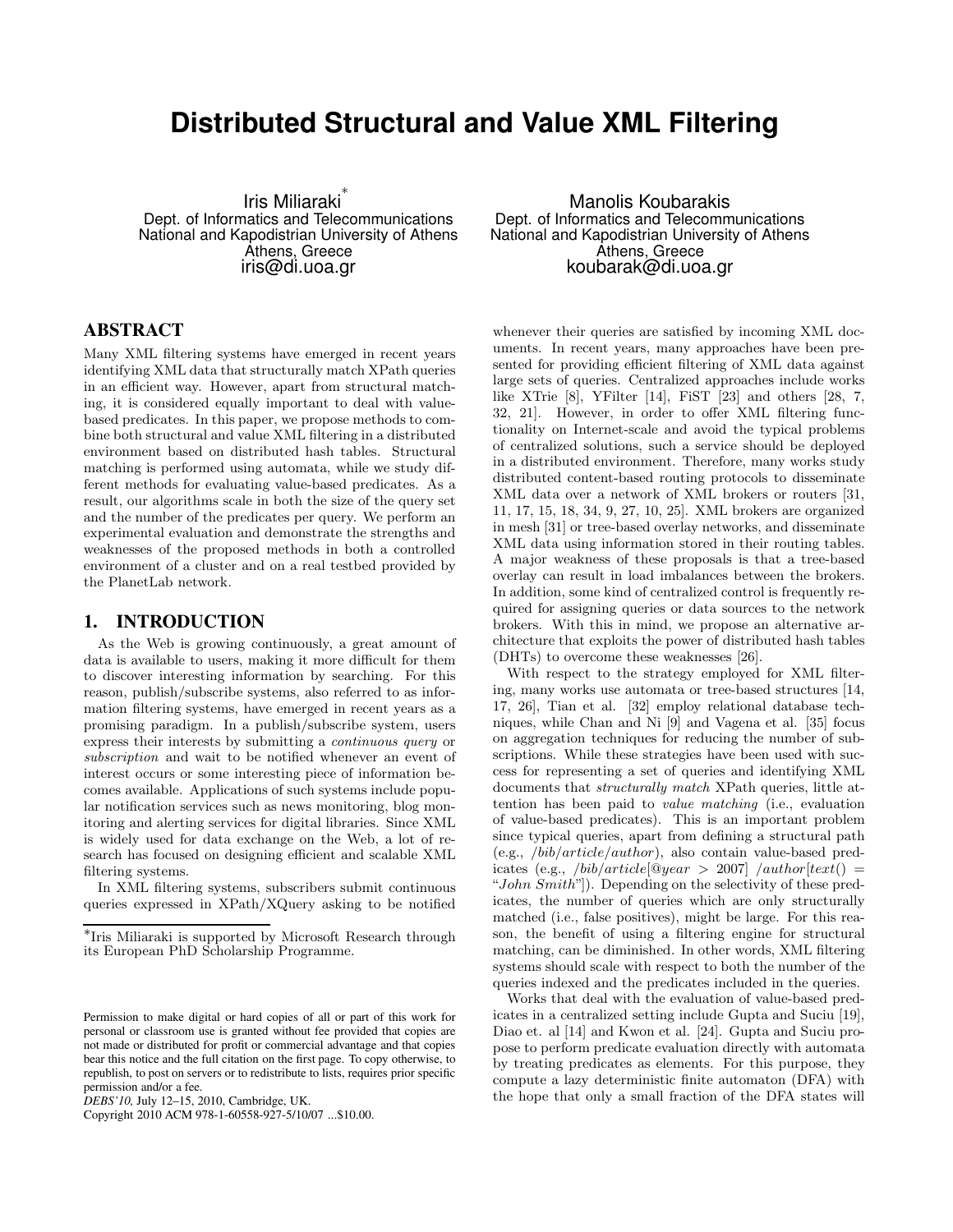be constructed during runtime. Diao et al. [14] propose two methods to deal with predicate evaluation in the centralized engine of YFilter, where structural matching is performed using a nondeterministic finite automaton (NFA). Method Inline processes predicates as soon as the relevant state is reached during NFA execution while Selection-Postponed delays predicate evaluation until after the whole structure of a query is matched. Kwon et al. [24] extend FiST, a centralized filtering engine [23], where XML filtering takes place by converting queries and data to Prüfer sequences. They propose pFist (predicate enabled FiST) which evaluates queries in a bottom-up fashion, meaning that valuebased predicates are checked before the structural matching. To the best of our knowledge, the only approach that deals explicitly with the evaluation of value-based predicates in a distributed environment is the recent work by Chand and Felber [10]. The authors describe an XML content-based network, called XNet, which performs filtering using the XTrie algorithm [8]. Queries are organized in a tree structure (called factorization tree), while aggregation techniques are applied to minimize the size of the routing tables kept by XML routers. Value-based predicates are handled in XNet by associating each tree node with a set of predicates.

In this paper, we study how we can combine structural and value XML filtering in an efficient way in a distributed environment based on DHTs. We are interested in XML filtering systems that will run on large collections of loosely maintained, heterogeneous, unreliable machines spread throughout the Internet, thus focus in P2P techniques and especially DHTs. One can imagine that collections of such machines may be used in the future to run non-commercial XML-based public filtering/alerting services for community systems like CiteSeer, blogs etc. Our focus in this work is on how different methods perform when dealing with valuebased predicates in such an environment. The main contributions of this paper are the following:

- We fully implement a system offering structural and value XML filtering functionality on top of Pastry DHT [30] (Section 4). For this purpose, we adopt and extend our previous work [26] which only deals with structural matching. (Section 3).
- We describe and compare different methods for combining structural and value XML filtering in our system (Section 4). Firstly, we consider a baseline method which performs filtering in a *bottom-up* way, evaluating first the value-based predicates and then proceeding with the structural matching. The second method filters the document in a top-down fashion, performing structural matching before predicate evaluation. Finally, we propose a method that performs step-bystep evaluation, checking at each step of the evaluation both the structural and the value-based predicates. To the best of our knowledge, no other work exists that provides an extensive comparison of methods for combined structural and value XML filtering in a distributed environment.
- We propose an optimization for the top-down evaluation method that prunes execution to decrease redundant structural matching. While the former methods are able to deal with all types of predicates, the latter method employs Bloom filters to optimize its performance and is only applicable to equality predicates.

To make the comparison of our methods meaningful, we focus only on the evaluation of equality predicates in the rest of this paper.

- We use sampling methods for collecting statistics of XML data filtered by the system and estimate predicate selectivities. These statistics are utilized by one of our methods for improving its performance during predicate evaluation (Section 5).
- We perform an experimental evaluation in both a controlled environment provided by a local cluster and a real-world network infrastructure provided by Planetlab. We demonstrate that our approach scales with respect to the size of the query set and the number of predicates per query for various query workloads (Section 6).

## **2. BACKGROUND**

In this section, we give a very short introduction to the XML data model, the subset of XPath we allow, nondeterministic finite automata, the structure of Bloom filters which will be used for summarizing predicate information and DHTs.



Q 1 : /bib/phdthesis[@published=2005]/author[@nationality=greek]

Q<sub>2</sub>: /bib/\*/author[text()="John Smith"]<br>Q<sub>3</sub>: /bib/article/conference[text()="WWW 2010"]

Q<sub>4</sub>: //article[@year=2009]

Figure 1: An example NFA constructed from a set of XPath queries

## **2.1 XML and XPath**

An XML document can be represented using a rooted, ordered, labeled tree where each node represents an element or a value and each edge represents relationships between nodes such as an element - subelement relationship. Element nodes may contain attributes which describe their additional properties or textual data.

XPath [12] is a language for navigating through the tree structure of an XML document. XPath treats an XML document as a tree and offers a way to select paths of this tree. Each XPath expression consists of a sequence of location steps. We consider location steps of the following form:

 $axis\,nodetest\,[predicate_1] \dots[predicate_n]$ 

where *axis* is a child (/) or a descendant (//) axis, nodetest is the name of the node or the wildcard character "\*", and  $predicate_i$  is a predicate in a list of one or more predicates used to refine the selection of the node. Each predicate is either an attribute predicate of the form [attr op value] where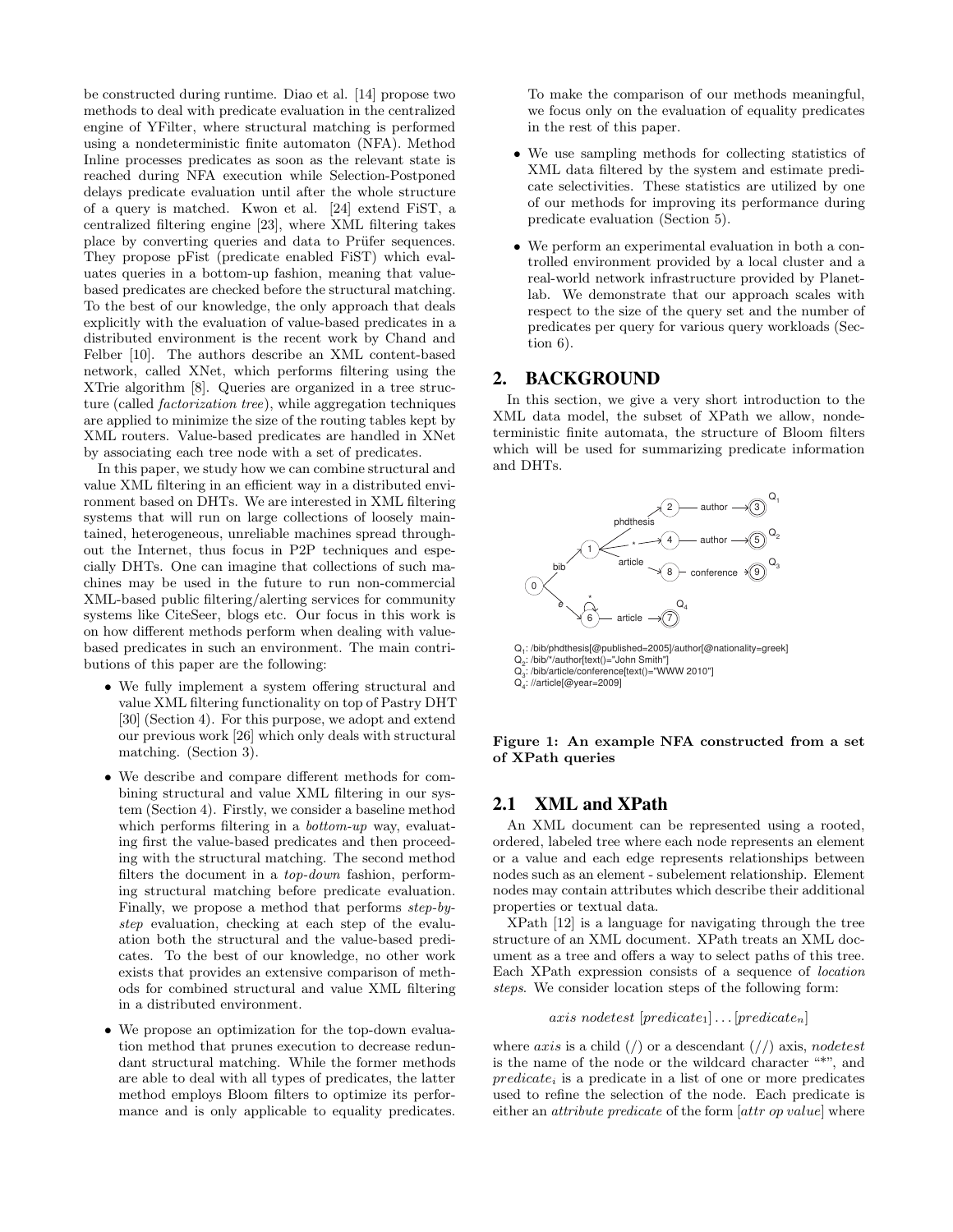

Figure 2: Distributing the NFA on top of a DHT network  $(l=1)$ 

attr is an attribute name, value is an attribute value and op is one of the basic logical comparison operators  $\{ =, >\}$  $, >=, <, <= , <\rangle$  or a textual predicate of the form  $(text()$ op value] where value is a string value and op is a string operator [12].

A linear path query q is an expression of the form  $l_1l_2 \ldots l_n$ , where each  $l_i$  is a location step. In this paper queries are written using this subset of XPath, and we will refer to such queries as path queries or XPath queries interchangeably. Queries containing branches can be managed by our algorithms by splitting them into a set of linear path queries. Example path queries for a bibliographic database are:

#### $Q_1$ : /bib/phdthesis[@published=2007]

which selects PhD theses published in year 2007.

 $Q_2$ : /bib/\*/author[text()="John Smith"]

which selects any publication of author John Smith.

#### **2.2 Nondeterministic finite automata**

A nondeterministic finite automaton (NFA) is a 5-tuple  $A = (Q, \Sigma, \delta, q_0, F)$ , where Q is a finite set of states,  $\Sigma$  is a finite set of input symbols,  $q_0 \in Q$  is the *start state*,  $F \subseteq Q$  is the set of *accepting states* and  $\delta$ , the *transition function*, is a function that takes as arguments a state in Q and a member of  $\Sigma \cup \{\epsilon\}$  and returns a subset of Q [20]. The *language*  $L(A)$ of an NFA  $A = (Q, \Sigma, \delta, q_0, F)$  is  $L(A) = \{w \mid \hat{\delta}(w, q_0) \cap F \neq$ 0}.  $L(A)$  is the set of strings w in  $\Sigma \cup {\epsilon}$  such that  $\hat{\delta}(q_0, w)$ contains at least one accepting state, where  $\delta$  is the extended transition function constructed from δ. Function δ takes a state  $q$  and a string of input symbols  $w$ , and returns the set of states that the NFA is in, if it starts in state  $q$  and processes the string w.

Any path query can be transformed into a regular expression and consequently there exists an NFA that accepts the language described by this query. Following Diao et al. [14], for a given set of path queries, we will construct an NFA  $A = (Q, \Sigma, \delta, q_0, F)$  where  $\Sigma$  contains element names and the *wildcard*  $(*)$  character, and each path query is associated with an accepting state  $q \in F$ . An example of this construction is depicted in Figure 1.

## **2.3 Bloom filters**

A commonly used data structure for probabilistic representation of a set to support membership queries is the structure of Bloom filters [6]. A Bloom filter is a bit-vector of length m used to represent a set  $S = \{x_1, x_2, \ldots, x_n\}$  of n elements. Initially all bits are set to 0. Then, using  $k$  independent hash functions  $h_1, h_2, \ldots, h_k$  with range 1 to m, each element  $x \in S$  sets to 1 the bits of positions  $h_i(x)$  for  $1 \leq i \leq k$ . Each bit can be set to 1 many times, but only the first operation has an effect. Then, to check whether an item y is in S, the bits at positions  $h_1(y), h_2(y), \ldots, h_k(y)$ are checked. In case any of them is 0 then  $y$  is not a member of  $S$ , else we assume  $y$  is in  $S$ . There is however a probability that this is a false positive and it has been shown that this probability is equal to  $(1 - e^{kn/m})^k$  [6].

## **2.4 Distributed hash tables**

DHTs like Pastry [30] have emerged as a promising way of providing a highly efficient, scalable, robust and faulttolerant infrastructure for the development of distributed applications. DHTs are structured P2P systems which try to solve the following *lookup* problem: given a data item  $x$ stored in a network of peers, find  $x$ . In Pastry [30], each peer and each data item is assigned a unique m-bit identifier. The identifier of a peer can be computed by hashing its IP address and is used to indicate its position in a circular identifier space ranging from 0 to  $2^m - 1$ . For data items, we first have to compute a key and then hash this key to obtain the identifier. Pastry routes messages to the peer whose identifier is numerically closest to the given key using a technique called prefix routing. Such requests can be done in  $O(logn)$  steps, where *n* is the number of nodes in the network.

In the rest of the paper we use Pastry as the underlying DHT. However, our techniques are DHT-agnostic; they can be implemented on any DHT that offers the standard lookup operation.

## **3. STRUCTURAL MATCHING**

Before describing the methods we propose for dealing with value-based predicates, we briefly discuss in this section how structural matching is performed. We have chosen to use the methods described in our previous work [26], where we use an nondeterministic automaton (NFA) for indexing XPath queries and execute this NFA for filtering incoming XML data. The NFA representing the queries is distributed among the network peers and peers collaborate with each other for filtering incoming XML data distributing the processing load. In the following, we describe how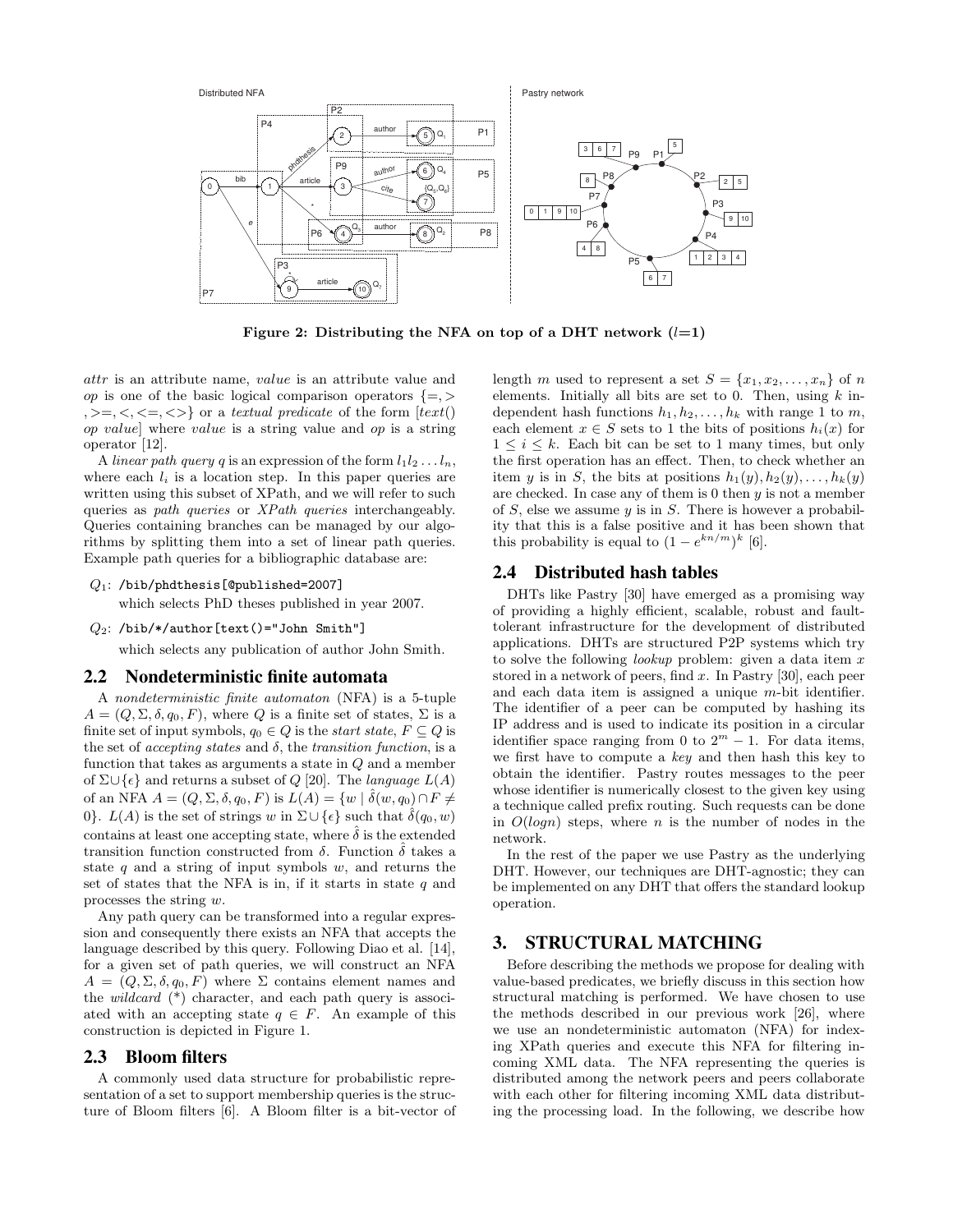the distributed NFA corresponding to a set of XPath queries is constructed, maintained and executed. A more detailed description can be found in our previous work [26].

## **3.1 NFA-based distributed index**

We use an NFA-based model, similar to the one used in the system YFilter [14], for indexing queries in our system. The NFA is constructed from a set of XPath queries and is used as a matching engine that scans incoming XML documents and discovers matching queries. We distribute the NFA on top of a Pastry network and for this reason we use the term distributed NFA to refer to it. Each state is uniquely identified by a key and this key is used for determining the peer that will be responsible for this state. The responsible peer for state with key  $k$  is the peer whose identifier is numerically closest to  $Hash(k)$ , where  $Hash()$  is the DHT hash function. The states of the NFA are distributed by assigning each state q along with every other state included in  $\hat{\delta}(q, w)$ , where w is a string of length l included in  $\Sigma \cup {\epsilon}$ , to the responsible peer for  $q$ . Note that  $l$  determines how much of the NFA is the responsibility of each peer and this results in having peers responsible for overlapping fragments of the NFA, the size of which is characterized by parameter  $l$ . The key of an automaton state is formed by the concatenation of the labels of the transitions included in the path leading to the state. For example, the key of state 2 in Figure 1 is the string "start"+"bib"+"phdthesis" and the key of state 6 is "start"+" $\mathcal{F}^1$ , since  $\epsilon$ -transitions are represented using character \$. An example of how an NFA is distributed on top of a Pastry network for  $l = 1$  is depicted in Figure 2.

## **3.2 Constructing the NFA**

To achieve the above distribution of the NFA, the automaton is incrementally constructed as queries arrive. A location step can be represented by an NFA fragment [14]. The NFA for a path query can be constructed by concatenating the NFA fragments of the location steps it consists of, where the last state of the NFA is the accepting state of the path query. Inserting a new query into an existing NFA requires to combine the NFA of the query with the already existing one. To insert a new query represented by an NFA  $S$  to an existing NFA  $R$ , we start from the common start state shared by  $R$  and  $S$ , and we traverse  $R$  until either the accepting state of S is reached or we reach a state for which there is no transition that matches the corresponding transition of S. If the latter happens, a new transition is added to that state in R. Since the states of the NFA are distributed among the network peers, we traverse the distributed NFA by visiting the relevant peers. Depending on the value of parameter l a peer may need to store additional states locally before forwarding the indexing request.

## **3.3 Executing the NFA**

NFA execution proceeds in an event-driven fashion. The XML document is parsed using a SAX parser and the produced events are fed, one event at a time, to the NFA. The parser produces events of the following types: StartOfElement (SOE), EndOfElement (EOE), StartOfDocument (SOD), EndOfDocument (EOD) and Text. The nesting of elements in

an XML document requires that when an EOE event is raised, the NFA execution should backtrack to the states it was in when the corresponding SOE was raised. For achieving this, YFilter maintains a stack, called the run-time stack, while executing the NFA. Since many states can be active at the same time in an NFA, the stack is used for tracking multiple active paths. The states placed on the top of the stack represent the *active states* while the states found during each step of execution after following the transitions caused by the input event, are called the target states. Execution is initiated when a SOD event occurs and the start state of the NFA is pushed into the stack as the only active state. Then, each time a SOE event occurs for element e, all active states are checked for transitions labeled with e, wildcard and  $\epsilon$ transitions. In case of an  $\epsilon$ -transition, the target state is recursively checked one more time. All active states containing a self-loop are also added to the target states. The target states are pushed into the run-time stack and become the active states for the next execution step. If a EOE event occurs, the top of the run-time stack is popped and backtracking takes place. Execution proceeds in this way until the document has been completely parsed.

Similarly to YFilter, we maintain a stack in order to be able to backtrack during the execution of the NFA. For each active state, we want to retrieve all target states reached by a certain parsing event. We propose two methods for executing the NFA [26]: the first proceeds in an iterative way while the other executes the NFA in a recursive fashion. In the iterative method, the publisher peer is responsible for parsing the document, maintaining the run-time stack and forwarding the parsing events to the responsible peers. In this case, the execution of the NFA proceeds in a similar way as in YFilter, with the exception that target states cannot be retrieved locally but need to be retrieved from other peers. In the case of the recursive method, the publisher peer forwards the XML document to the peer responsible for the start state to initiate the execution of the NFA. The execution continues recursively, with each peer responsible for an active state continuing the execution. Notice that the run-time stack is not explicitly maintained in this case, but it implicitly exists in the recursive executions of these paths. The execution of the NFA is parallelized in two cases. The first case is when the input event processed has siblings with respect to the position of the element in the tree structure of the XML document. In this case, a different execution path is created for each sibling event. The second case is when more than one target states result from expanding a state. Then, a different path is created for each target state, and a different peer continues the execution for each such path. We experimented with both methods [26] and demonstrated that the recursive method outperforms the iterative one with respect to both the required messages and total filtering time. In the rest of the paper, we only use the recursive method for filtering incoming XML data.

## **4. VALUE MATCHING**

In the previous section, we described how structural matching is performed using the methods described in our previous work [26]. In this work, we focus on the evaluation of valuebased predicates. Consider for example query q:

 $/bib/article[@conf = DEBS]/author[text() = "John Smith"],$ which selects the articles of author "John Smith" published at the DEBS conference. Filtering incoming XML data

 $1$ Operator  $+$  is used to denote the concatenation of strings.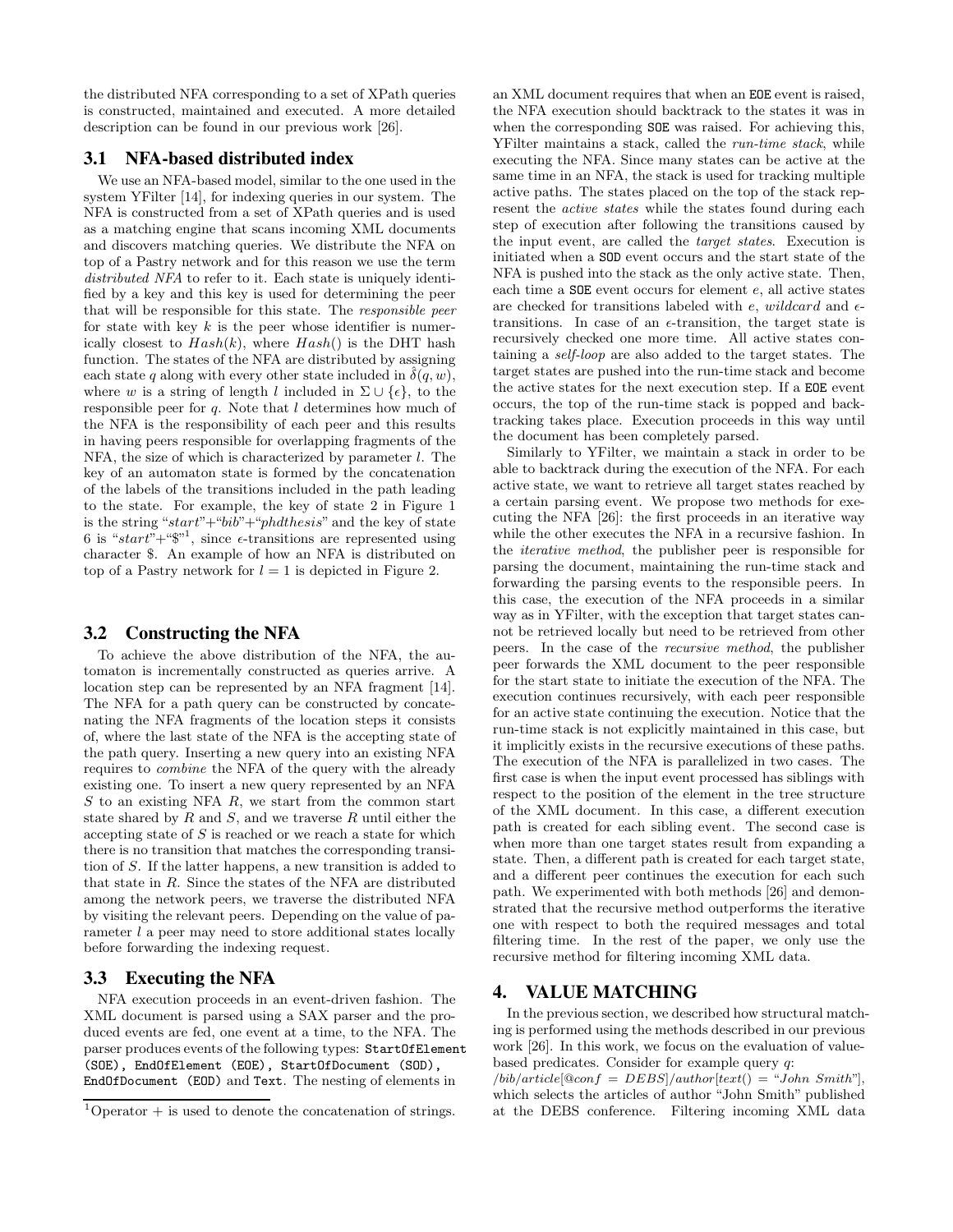against this query requires to check whether the data structurally match the query and also whether the value-based predicates of the query are satisfied. In this section, we describe different techniques for dealing with the evaluation of value-based predicates together with distributed structural matching approaches as the ones supported by our system.

Following a widely used strategy from relational query optimization, where selections are applied as early as possible, we can check the value-based predicates before proceeding with the structural matching following a bottom-up approach. Even though the heuristic of pushing selections early works well in the case of relational query processing, in our case peers may put a lot of effort evaluating predicates for queries whose structure may not be matched. Thus, we can alternatively check the predicates after the structural matching operating in a top-down fashion. In this case, value-based predicate evaluation takes place after the structural matching of queries. Furthermore, considering that XPath queries consist of distinct steps and each step may be associated with one or more value-based predicates, we can perform structural matching along with predicate evaluation at each step. We consider that the latter approach performs XML filtering in a step-by-step fashion.

Finally, since in our case the XPath queries are indexed using an NFA, we could perform predicate evaluation directly with the automaton by adding extra transitions for the predicates. An expected drawback of such a method comes from the fact that the elements in a set of XPath queries represent a rather small set since they are constrained by the schema, while the values of the predicates may form a large set. This could result in a huge increase of the NFA states and also destroy the sharing of path expressions for which the NFA was selected to begin with. For this reason, we do not study this method any further.

In the following, we describe how we implement the above methods for offering XML filtering functionality on top of the Pastry DHT. We design our methods assuming that queries are indexed using the distributed NFA described in our previous work [26]. In the case of bottom-up evaluation method, we use a different indexing algorithm based on the query predicates similar to the ones used in the area of information filtering (IF) by Tryfonopoulos et al. [33] and Aekaterinidis and Triantafillou [4], where queries are expressed using a simple attribute-value data model. Lastly, we propose certain optimizations for achieving better performance when dealing with equality predicates by utilizing Bloom filters. While the former methods are able to deal with all types of predicates, the latter method which employs Bloom filters to optimize its performance is only applicable to equality predicates. To make the comparison of these methods meaningful, we study only the evaluation of equality predicates in the rest of this paper.

## **4.1 Prerequisites**

#### *4.1.1 Data representation*

As in our previous work [26], we use the same representation for the XML documents that arrive for filtering. In particular, we parse the XML document using a SAX parser and produce events of the following types: SOE, EOE, SOD, EOD and Text (also described in Section 3). We enrich parsing events SOE and EOE with the position of the corresponding element using a pair  $(L:R,D)$ , where L and R are generated

by counting tags from the beginning of the document until the start tag and the end tag of this element, and  $D$  is its nesting depth. This representation was introduced by Consens and Milo [13] and is used to efficiently check structural relationships between two elements.

We also generate a set of *candidate predicates* from the XML document. Each candidate predicate is an equality predicate constructed using either an element name, an attribute and its value (attribute predicates) or the element name and its text value (textual predicates), as found in the XML data fragment. We consider these predicates as candidates because they correspond to the query predicates that can be satisfied by this document.

The publisher peer is responsible for enriching the parsing events and producing the set of the candidate predicates. The enriched parsing events along with the candidate predicate set are forwarded with each filtering request. Note that we need to parse the document for generating the above structures before the execution begins. However, we do not consider this additional parsing operation to cause significant load to the system since it is typical for XML dissemination systems to deal with relatively small documents. As mentioned in the study of Barbosa et al. [5], the average size of an XML document in the Web is only 4 Kb, while the maximum size can reach 500Kb.

#### *4.1.2 Terminology*

In the following we give some definitions that will be used throughout the rest of the paper.

Definition 1. An NFA path is a sequence of NFA states  $st_0, st_1, \ldots, st_n$  such that for every pair states  $st_i, st_{i+1}$  there exists an input symbol w where  $\delta(w, st_i) = st_{i+1}$  (i.e., there exists a transition from  $st_i$  to  $st_{i+1}$ ).

Definition 2. An NFA accepting path of a query  $q$  is an NFA path  $st_0, st_1, \ldots, st_n$  where  $st_0$  is the start state of the NFA and  $st_n$  is the accepting state of q.

## **4.2 Bottom-up evaluation**

Based on the heuristic of pushing selections as early as possible in the case of relational query processing, we describe a method that operates in a bottom-up fashion. This method indexes queries in the network using their predicates and performs filtering by first checking the value-based predicates and then proceeding with the structural matching. We will refer to this method as bottom-up evaluation and we consider this to be our baseline method. Even though we only describe how this method operates for equality predicates, the algorithms can be extended to support other complex predicates, like range predicates, adopting techniques like the ones described by Aekaterinidis and Triantafillou [4].

#### *4.2.1 Indexing queries*

In contrast to the other methods, where the indexing of the queries is done using the distributed NFA, a different indexing algorithm is used in the bottom-up evaluation. Since we first want to discover queries that contain specific predicates and then structurally match them against the incoming XML data, indexing is based on the predicates included in the query. For each distinct predicate included in a query set, we consider a certain peer which will be responsible for it and hence also responsible for the set of queries that contain this predicate. Each predicate is uniquely identified by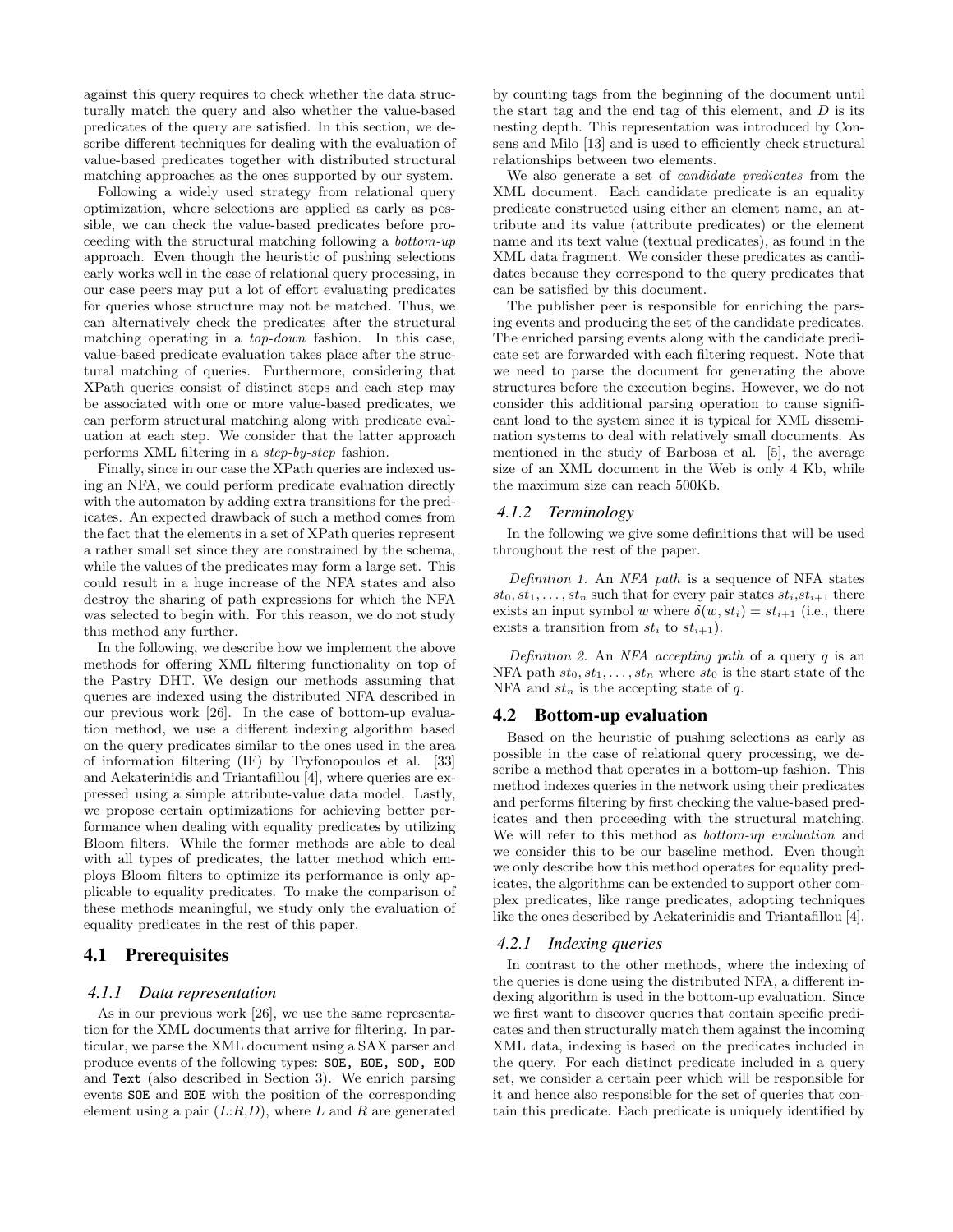

Figure 3: Top-down evaluation with pruning: Constructing value filters

a key formed by its string representation and this key is used for determining the peer that will be responsible for it. Given that we assume the Pastry DHT as the underlying network, the *responsible peer* for predicate with key  $k$  is the peer whose identifier is numerically closest to  $Hash(k)$ , where  $Hash()$  is the DHT hash function. Each peer keeps a local index mapping predicates to the list of queries that contains them. This indexing algorithm resembles works presented for information filtering (IF) on top of DHTs including work of Tryfonopoulos et al. [33], where queries are expressed using a simple attribute-value data model and attribute values are used to map queries to peer identifiers.

#### *4.2.2 Filtering data*

Whenever XML data arrives for filtering, we construct a set of candidate predicates as usual. For each candidate predicate, we send a filtering request to the peer responsible for this predicate. The peer checks its local hash index, retrieves the queries that contain the specific predicate and then performs locally structural matching for these queries. If a query is also structurally matched with the incoming XML data, a notification is sent to its subscriber.

#### **4.3 Top-down evaluation**

In contrast to the previous method, this approach operates in a top-down fashion, evaluating predicates after performing structural matching. In this method, we use the distributed NFA [26] to identify the subset of queries that structurally match incoming XML documents, and then we evaluate the predicates of these queries. In other words, this method evaluates predicates after the execution of the NFA. Since structural matching is performed in parallel by multiple peers, each of these peers identifies a different subset of structurally-matched queries. So, whenever a peer identifies such a set, it is also responsible for the predicate evaluation. We will refer to this method as *top-down evaluation*.

#### *4.3.1 Indexing queries*

Query indexing is performed as described in Section 3. However, when an accepting state is reached, we need to perform predicate evaluation for the queries associated with that state. In order to avoid evaluating each one of the predicates in the queries separately, we utilize an index structure. Since we only deal with equality predicates at the current state of our work, it is sufficient to construct a hash index mapping predicates to the list of queries which contain them. For each accepting state, we include in the hash index all the predicates of the corresponding queries. We can easily extend our method to support range predicates if we keep  $B^+$ -tree indexes instead of hash indexes.



Figure 4: Hash indexes for top-down evaluation

We illustrate the above using an example shown in Figure 4. Using the same example NFA, in the top-down evaluation we keep hash indexes for the accepting states (i.e., states 3, 5, 6, 7 and 8). The hash index of state 3 contains only one entry for  $Q_3$  and the index of state 7 contains three entries, one for each distinct predicate contained in  $Q_5$  and  $Q_6$ .

#### *4.3.2 Filtering data*

Filtering is performed by executing the distributed NFA until we reach an accepting state. When a peer reaches an accepting state, it needs to further evaluate the queries associated with that state with respect to their value-based predicates. Instead of sequentially checking all queries, we use the candidate predicates to probe the hash index. If a query is matched by incoming data then it will be returned as a match by the index. If a query has all its predicates satisfied, then a notification is sent to its subscriber.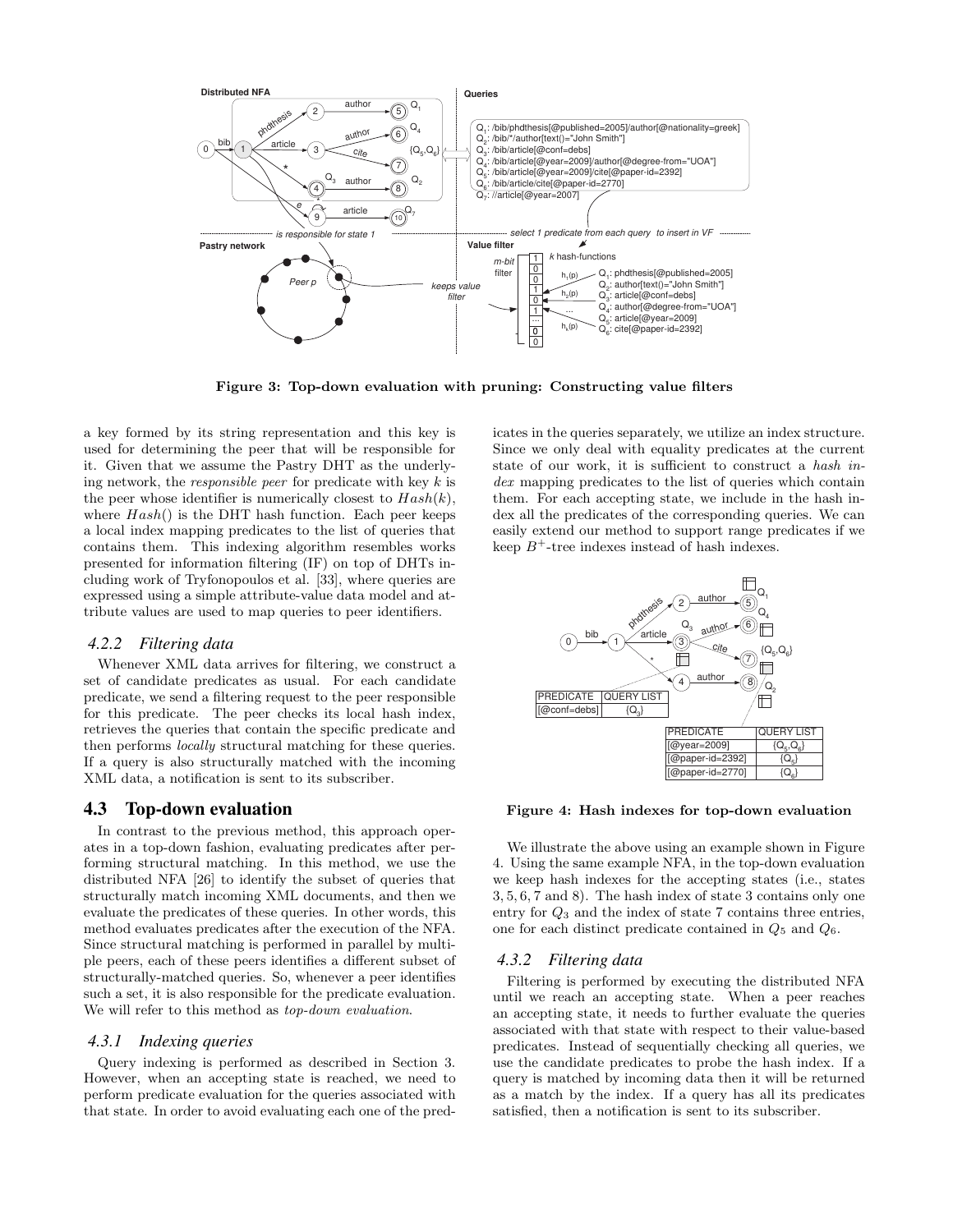

Figure 5: Top-down evaluation with pruning: Querying value filters

## **4.4 Top-down evaluation with pruning**

To overcome possible shortcomings of top-down evaluation caused by spending too much effort with structurally matching queries containing predicates that are not satisfied by incoming XML data, we propose the following optimization when dealing with equality predicates. We use a compact summary of predicate information to stop the execution of the NFA (i.e., prune this execution path) whenever we can deduce that no match can be found if the execution continues. We will refer to this method as top-down evaluation with pruning.

Recall that the NFA is a tree structure distributed among the network peers and during structural matching we traverse the distributed NFA. Each peer is responsible for storing many fragments of this NFA. At each step of the execution, we can consider that a part of the NFA has been revealed while the rest part is not. So, we can use Bloom filters to represent these NFA fragments with respect to the predicates they contain. Then, we can decide whether or not we will continue execution by consulting these filters. The main idea of this method is the use of Bloom filters to summarize the query predicates indexed in a specific NFA fragment. For this reason, each peer keeps one Bloom filter, called value filter (VF), which summarizes a set of valuebased predicates.

Consider a peer  $p$  and a state st for which  $p$  is responsible for. Since we assume only conjunctions of predicates in queries, if at least one of the query predicates is not satisfied, then the query cannot be matched. Thus, for each query  $q$  whose NFA accepting path contains  $st$ , we insert one predicate of  $q$  in the  $VF$  of  $p$ . In other words, only one predicate of each query is required in the value filter. Each attribute predicate of the form  $element[@attr = value]$  is inserted as a whole in the  $VF$  using its string representation  $element + attr + value$  concatenated with the state identifier. Likewise, textual predicates of the form  $element(text() =$ *value* are inserted as a whole in the  $VF$  using their string representation  $element + text() + value$  together with the state identifier. We insert predicates in the filters during query indexing. Since we need to traverse the NFA accepting path of each query in order to index it, it is guaranteed that all relevant VFs will be updated. Since each query may

contain more than one predicates, we need to select which one will be inserted in the value filter. Section 5 studies how we can select this predicate.

We illustrate the above using an example shown in Figure 3. We consider queries  $Q_1, Q_2, Q_3, Q_4, Q_5, Q_6$  and  $Q_7$  and the corresponding NFA. This NFA is distributed among the network peers. In our example, peer  $p$  is responsible for state 1. Since state 1 belongs to the NFA accepting paths of queries  $Q_1, Q_2, Q_3, Q_4, Q_5$  and  $Q_6$ , one predicate of each query is inserted in the VF of p. Note that we do not insert a predicate of  $Q_7$  since  $Q_7$  is not indexed in the corresponding NFA fragment i.e., its NFA accepting path does not include state 1.

#### *4.4.1 Filtering data*

In this method, each peer that participates in the execution process performs an additional step before expanding an NFA state. During this step, it checks whether its VF matches any of the candidate predicates. In case no candidate predicate can be matched (miss), execution is pruned instantly, while if at least one of the candidate predicates is found in the filter (match), the peer proceeds with the execution. In the worst case where no execution path is pruned, this method works exactly like the top-down evaluation. As described previously, when we reach an accepting state each peer keeps a hash index for performing predicate evaluation.

Note that we do not explicitly check query predicates, but at each step of the execution, VF only give us enough information regarding whether to continue the execution or not. We have no further information regarding which queries contain any of the candidate predicates.

We demonstrate how we use value filters to prune NFA execution using an example shown in Figure 5. Again, we consider the same set of queries and the corresponding NFA distributed among the network peers. In our example, peer  $p_1$  is responsible for state 0, while peer  $p_2$  is responsible for state 1. The value filters at peers  $p_1$  and  $p_2$  contain the query predicates that are underlined in the figure. Suppose a peer publishes the XML document depicted in the figure. This peer is responsible for generating candidate predicates from the document and initiating filtering. Peer  $p_1$  which is responsible for the start state receives the filtering request and initiates filtering. Before proceeding with the expansion of state 0, it checks whether any of the candidate predicates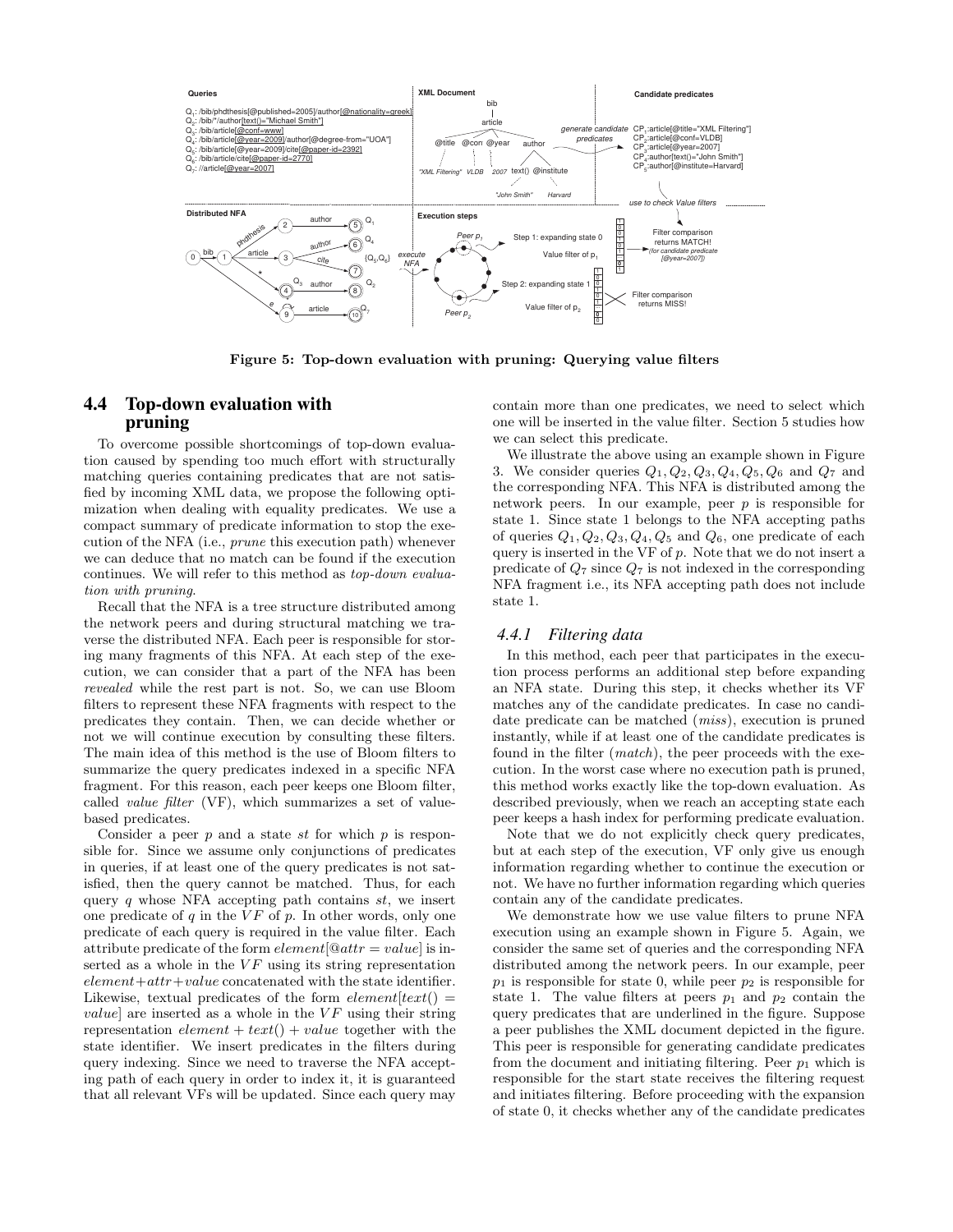is included in its local value filter. In this case, VF returns a match for predicate  $article$ [ $@year = 2007$ ] which is included in query  $Q_7$ . So, state 0 is expanded causing states 1 and 9 to become active. Peer  $p_2$  continues execution from state 1. In this case, when  $p_2$  checks its local value filter, it founds no match and this execution path is pruned and state 1 is not expanded. Due to space limitations, the execution path from state 9 is not depicted in the figure.

## **4.5 Step-by-step evaluation**

Our last method is based on the concept of performing value matching simultaneously with the structural matching. Considering that XPath queries consist of distinct steps and each step may be associated with one or more valuebased predicates, we can perform structural matching along with predicate evaluation at each step. Therefore, in this case predicates are evaluated during NFA execution.

#### *4.5.1 Indexing queries*

As before, queries are indexed using the distributed NFA. During query indexing, each peer organizes all the predicates included in its local queries using an index. Each predicate is associated with the relevant NFA state it refers to. This local index maps predicates to the list of queries which contain them. Since a query may not contain predicates, we also map a generic true predicate to queries with no predicates at this step.

- Q<sub>1</sub>: /bib/phdthesis[@published=2005]/author[@nationality=greek]
- Q<sub>2</sub>: /bib/\*/author[text()="John Smith"]
- Q<sub>3</sub>: /bib/article[@conf=debs]
- Q4: /bib/article[@year=2009]/author[@degree-from="UOA"]
- Q 5 : 
/bib/article[@year=2009]/cite[@paper-id=2392]
- Q.: /bib/article/cite[@paper-id=2770]



Figure 6: Hash indexes for step-by-step evaluation

#### *4.5.2 Filtering data*

Recall that each filtering request carries a document representation and the candidate predicates produced by the document. In addition, each filtering request also includes the queries which have been partially matched with respect to both their structure and predicates until the current execution step. To filter incoming XML data, each peer participating in the filtering process uses the candidate predicates to probe its local index.

Let us explain how this works in detail. After peer  $p$ expands a state st during execution, it uses the candidate predicates to probe its hash index. Let  $CurrQ$  and  $PrevQ$ be the set of queries returned by the hash index and the set of previously satisfied queries respectively. We will denote as NextQ, the set of satisfied queries after expanding st, i.e.,  $NextQ = PrevQ \cap CurrQ$ . In case state st is an accepting state for a query  $q \in NextQ$  (both structure and predicates have been satisfied), then p notifies the subscriber of q and removes q from  $NextQ$ . Then, execution continues and p forwards a new filtering request that includes NextQ. At the current state of our work, we only support equality predicates and for this reason we use a hash index. We plan to support range predicates using appropriate indexes like  $B^+$ -trees.

We illustrate the above using an example shown in Figure 6. We construct an NFA from a set of six queries. For the sake of simplicity, we do not show how this NFA is distributed among network peers. For each NFA state, we keep a different hash index. In Figure 6, we show the contents of the hash indexes associated with states 1 and 3 respectively. The index at state 1 contains only one entry mapping the true predicate to  $\{Q_1, Q_2, Q_3, Q_4, Q_5, Q_6\}$ , since no query contains a predicate at that step. While, the index at state 3 contains three entries, one for the true predicate and two for the predicates contained in queries  $Q_3, Q_4$  and  $Q_5$ .  $Q_4$ and Q<sup>5</sup> contain the same predicate, so one entry is added to the hash index. Execution ends when  $NextQ$  becomes empty.

## **5. ONLINE SELECTIVITY ESTIMATION**

We previously described the top-down evaluation with pruning which uses Bloom filters to summarize predicate information. Recall that we want to select and insert only one of the predicates for each query in the respective filters. This selection can be made randomly or ideally we can select the predicate which can lead to better pruning. For example, consider query Q:

/dblp/article[@year=2009]/author[text()="John Smith"],

which selects all articles by John Smith published in 2009. Since one would expect that there are many more articles published in 2009 than articles written by John Smith in general, we would like to insert the predicate on the author in VF. Thus, it is reasonable to prefer inserting the most selective predicate of each query in the value filter.

In this section, we define the selectivity of predicates in our context, describe our techniques for keeping statistics to estimate predicate selectivities in our system, and describe how these statistics are used by the top-down evaluation method.

#### **5.1 Definitions**

As described in Section 2.1, we deal with attribute and textual predicates on XML elements. We define the selectivity of a textual predicate  $(text() = v]$  on element e for an XML document collection  $D$  as the fraction of elements  $e$ , reachable by any path, with value  $v$  in  $D$ . Similarly, we define the *selectivity of an attribute predicate*  $[@attr = v]$  for attribute attr on element e for an XML document collection D as the fraction of elements e, reachable by any path, that satisfy the predicate in D. We also consider that any predicate on an element explicitly defined is more selective than a predicate on a wildcard element. The following formulas give the formal definitions:

$$
sel(e[text() = v]) = \frac{\text{total occurrences of } e \text{ equals } v \text{ in } D}{\text{total occurrences of } e \text{ in } D}
$$
 (1)

$$
sel(e[@attr = v]) = \frac{\text{total occurrences of }attr \text{ equals } v \text{ in } D}{\text{total occurrences of } e \text{ in } D}
$$
 (2)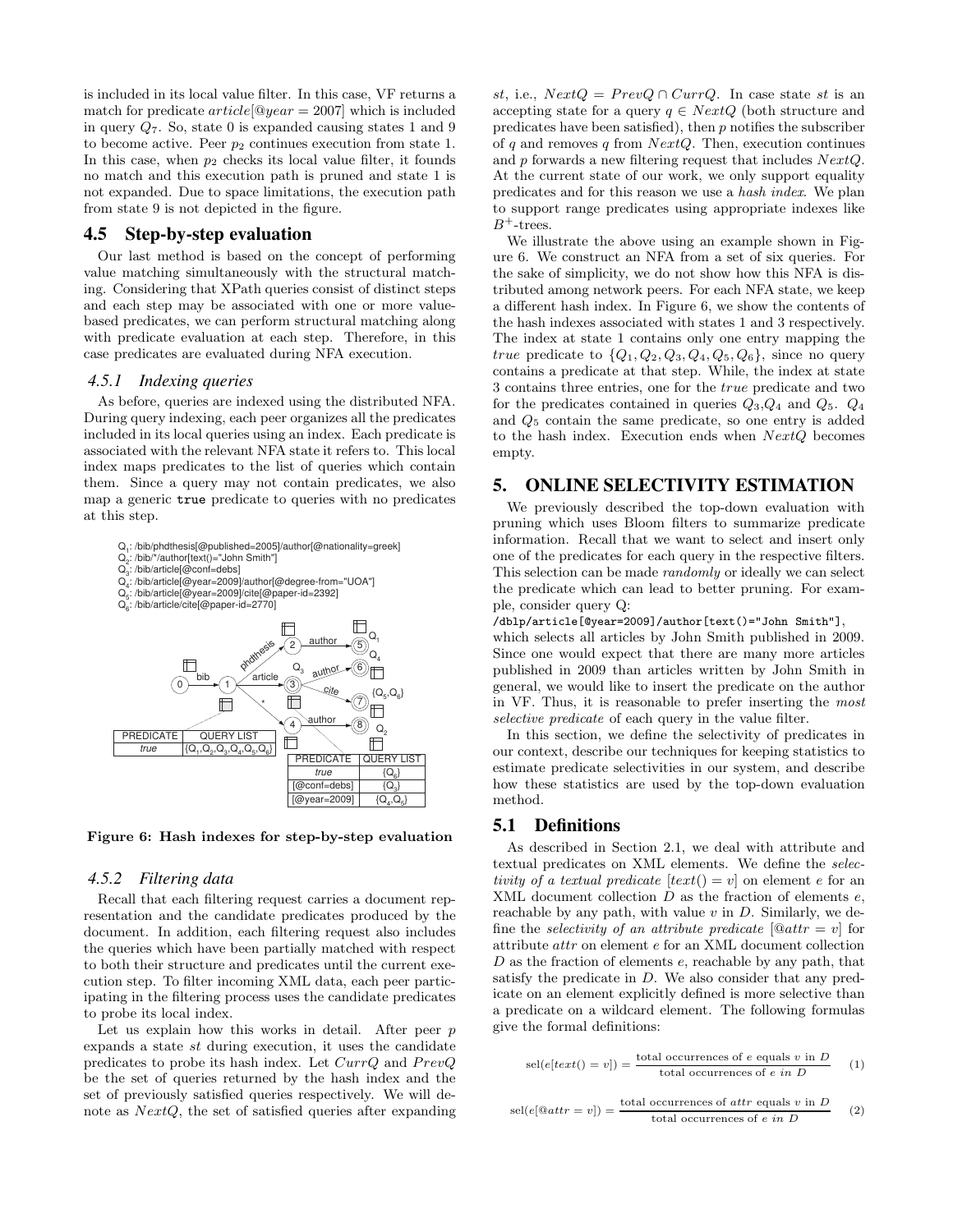## **5.2 Distributed sampling**

In an XML dissemination system like the one described in this work, a large volume of XML data is expected to arrive for filtering. As a result, it is not feasible to store the entire set of XML data that have been processed to compute the exact predicate selectivities. For this reason, we use sampling and keep information only about a fixedsize random subset of the data collection.

Formally, we want to obtain a random sample of size  $n$ from a set of size  $N$ , where  $N$  is not known beforehand. A well-known and broadly used algorithm for random sampling is the reservoir sampling algorithm proposed by Vitter et al.  $[36]$ . For obtaining a random sample of size *n*, the algorithm works as follows. The first  $n$  items are inserted in the reservoir. Then, a random number of items is skipped and the next item replaces a random item from the reservoir. Again, a random number of items is skipped and so on. This way the reservoir always contains a random sample of  $n$  items.

Let us recall at this point what kind of selectivities we want to extract from the document sample. We keep the occurrences of each element along with the occurrences of its attributes and their values. Each peer keeps its own independent reservoir of n items, in our case XML documents. This reservoir is created from the documents that arrive at this peer. This random sample is kept at the documentlevel, so each item in the reservoir is actually an XML document that has previously arrived for filtering. Whenever a document arrives at peer, it runs the reservoir sampling algorithm to decide whether or not to add this document to its local reservoir.

#### **5.3 Using statistics in predicate evaluation**

We have described what kind of selectivity statistics we keep and how we compute them. Let us now describe how these statistics are exploited by the top-down evaluation method with pruning to select which predicates will be inserted in the VFs.

Each time a query arrives at a peer  $p$ , before starting indexing the query, p computes the selectivities of its predicates by consulting its local reservoir. Then, p marks the most selective predicate of the query and initiates indexing. This process is performed only by the subscriber peer. Recall that we update value filters during query indexing, so the most selective predicate is chosen using the current selectivity statistics. Alternatively, we could also update filters at a later time because XML data may follow a different distribution. However, this would require to be able to also remove entries from the Bloom filters. In this case, one could use Counting Bloom filters [16].

## **6. EXPERIMENTS**

In this section, we present an experimental evaluation of our system. We have implemented our methods for combined structural and value matching in Java on top of FreePastry [1]. For our experiments, we used as testbeds both PlanetLab network (http://www.planet-lab.org/) as well as a more controlled environment provided by a local shared cluster (http://www.grid.tuc.gr/). We focus on the performance of the methods we described previously for evaluating value-based predicates in our system. Demonstrating the performance of structural matching is out of the scope of this paper and the interested reader can refer to our previous work [26].

## **6.1 Experimental setup**

In the case of the top-down evaluation method which uses pruning, we run two versions of this method based on how the predicate of each query included in the value filters is chosen. In the first case, we use selectivity statistics to choose the most selective predicate (denoted as top-down with pruning (most-sel)) and in the second case, we choose the predicate randomly (denoted as top-down with pruning (random)). We are interested in measuring the time at which the notifications arrive at the subscribers during the XML filtering process referred to as notification arrival times. We also refer to the arrival time of the last notification as the total filtering time or filtering latency. In addition we also measure the total number of messages sent through the network either during indexing queries or during the filtering of XML data. All measurements presented below are averaged over 10 runs for each experiment. In the following, we describe our experimental setup.

Network setup. When using the Planetlab testbed, our network consists of 253 peers across four continents that were available and lightly loaded at the time of the experiments. In the cluster, which consists of 34 machines, we run up to 136 peers, i.e., 4 peers in each machine. In each experiment, firstly, queries are indexed in the system by a set of randomly selected available peers and then, XML data is published by random peers. In the case of Planetlab, we used 100 peers of the 253 available peers for indexing the query set. The same number of peers was also used for the experiments conducted in the cluster.

Data sets. We generate a synthetic data set using the NITF (News Industry Text Format) DTD, which has also been used in other works [26, 8, 14, 21]. The NITF DTD represents an interesting case where a large fraction of elements are allowed to be recursive. We use the IBM XML generator [2] to synthetically generate 100 documents. The same DTD is used to generate sets of 1,000,000 path queries using the XPath generator available in the YFilter release [3]. Each set is generated using the following parameters: the maximum number of steps d per query fixed at 15 and the number of predicates  $P$  per query ranging from 1 to 6. Bloom filter size. We use Bloom filters with a fixed size of 100,000 bits in our experiments resulting in a false probability rate of about 0, 8% while using 7 hash functions. We have chosen the above parameters based on our experimental setting. However, the false positive rate depends on the total number of items (i.e. in our case predicates) expected to be inserted in the Bloom filter. This may not be known beforehand in a realistic scenario and different assumptions should be made for selecting the values for the above parameters. We consider as future work to further explore this.

## **6.2 Filtering data**

In this experiment, we study the performance of our methods during XML filtering. Firstly, we show results from experiments conducted using the cluster machines after indexing 100,000 queries (Figures  $7(a)$  and  $7(b)$ ). Figures 7(a) and 7(b) show the arrival times for queries involving 2 and 4 predicates respectively plotted on a logarithmic scale. In general, methods which evaluate predicates in a top-down fashion outperform the others by a wide margin.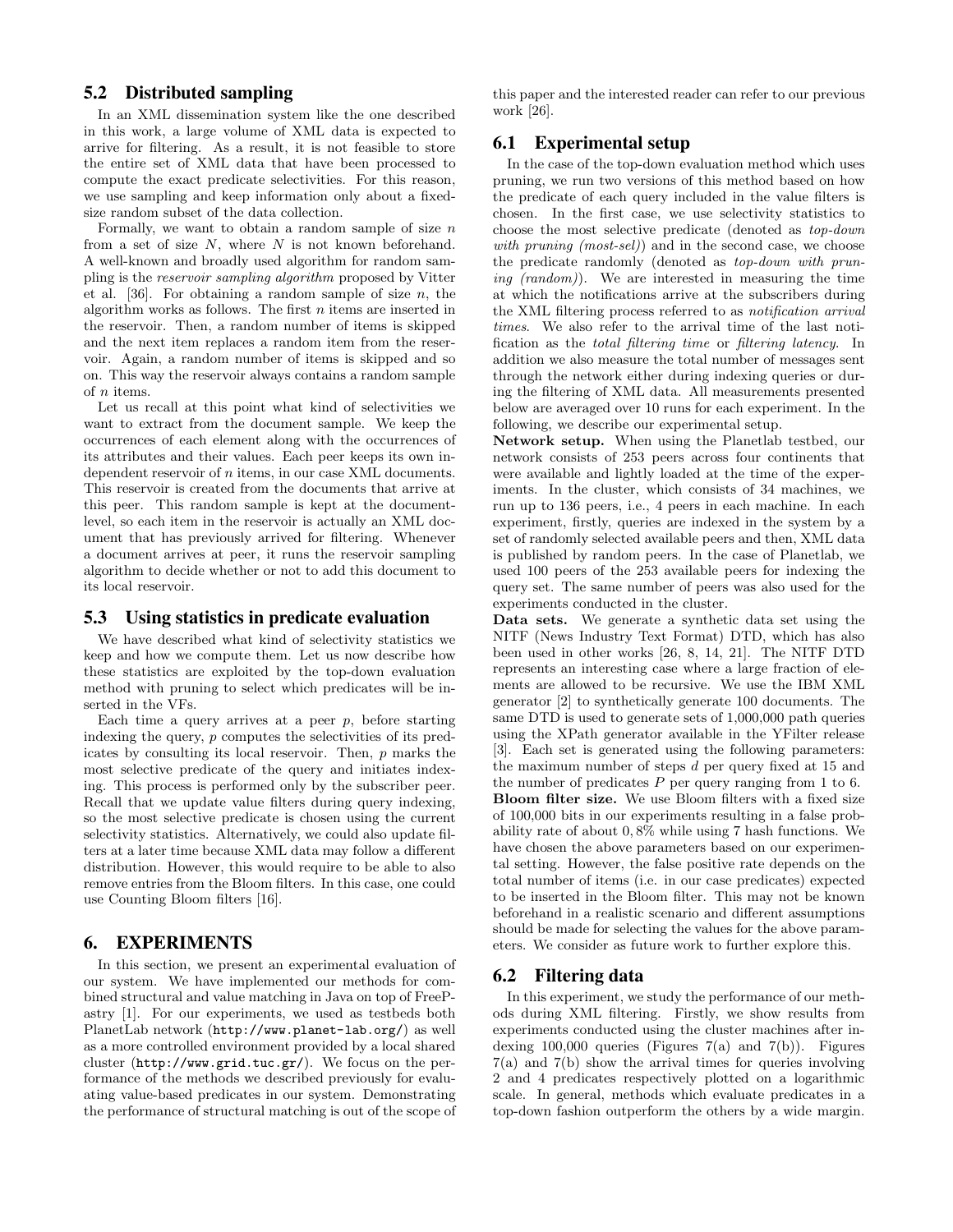



Figure 8: Benefit of using value filters

The step-by-step method exhibits the worst performance in both cases, deteriorating as the number of predicates per query is increased from 2 to 4. This is due to the fact that peers spend a lot of effort evaluating predicates for queries whose structure is not matched by the XML data. Likewise, bottom-up evaluation method which indexes queries based on their value-based predicates also demonstrates a poor performance, even though it is 10 times faster compared to step-by-step. This is explained because each peer responsible for a candidate predicate (as this is generated by incoming XML data) performs structural matching for all queries containing this predicate.

In Figure  $7(c)$  we show the notification arrival times when using the Planetlab network. Since Planetlab peers are located in four continents, network delays in such a setting are considerably higher compared to the ones observed in the cluster. As before, the step-by-step evaluation method exhibits the worst performance suffering even more from the network delays of Planetlab peers. It is interesting though that the bottom-up evaluation method generates the first notifications faster than top-down evaluation methods. An explanation for this behavior is that less peers participate in the filtering process decreasing network delays, while topdown evaluation methods exhibit a more stable performance due to the fact that processing load is distributed among a larger number of peers. For example, bottom-up evaluation generates the 260th notification about 3 seconds later compared to the top-down evaluation methods.

In Figure 9, we show the total number of messages that travel through the network during filtering of XML data while varying the total number of indexed queries. Note that the notifications generated during the filtering are not included since all methods generate the same amount of notification messages. Bottom-up method generates a constant number of messages since this is analogous to the number of candidate predicates generated by the XML data and independent of the total indexed queries. Moreover, topdown evaluation method and step-by-step generate almost the same number of messages in each case. This is due to the fact that both methods traverse almost the same NFA fragment during XML filtering. Finally, when pruning is used less messages are sent since, as expected, execution is stopped at some cases.



Figure 9: Filtering messages for 200k to 1M queries

#### **6.3 Benefit of using value filters**

In this experiment, we study the benefit of using Bloom filters to summarize predicate information aiming at stopping NFA execution if we determine that no query can be satisfied by the incoming XML data. We compare our methods after having indexed 100,000 queries and again show notification arrival times after publishing the XML docu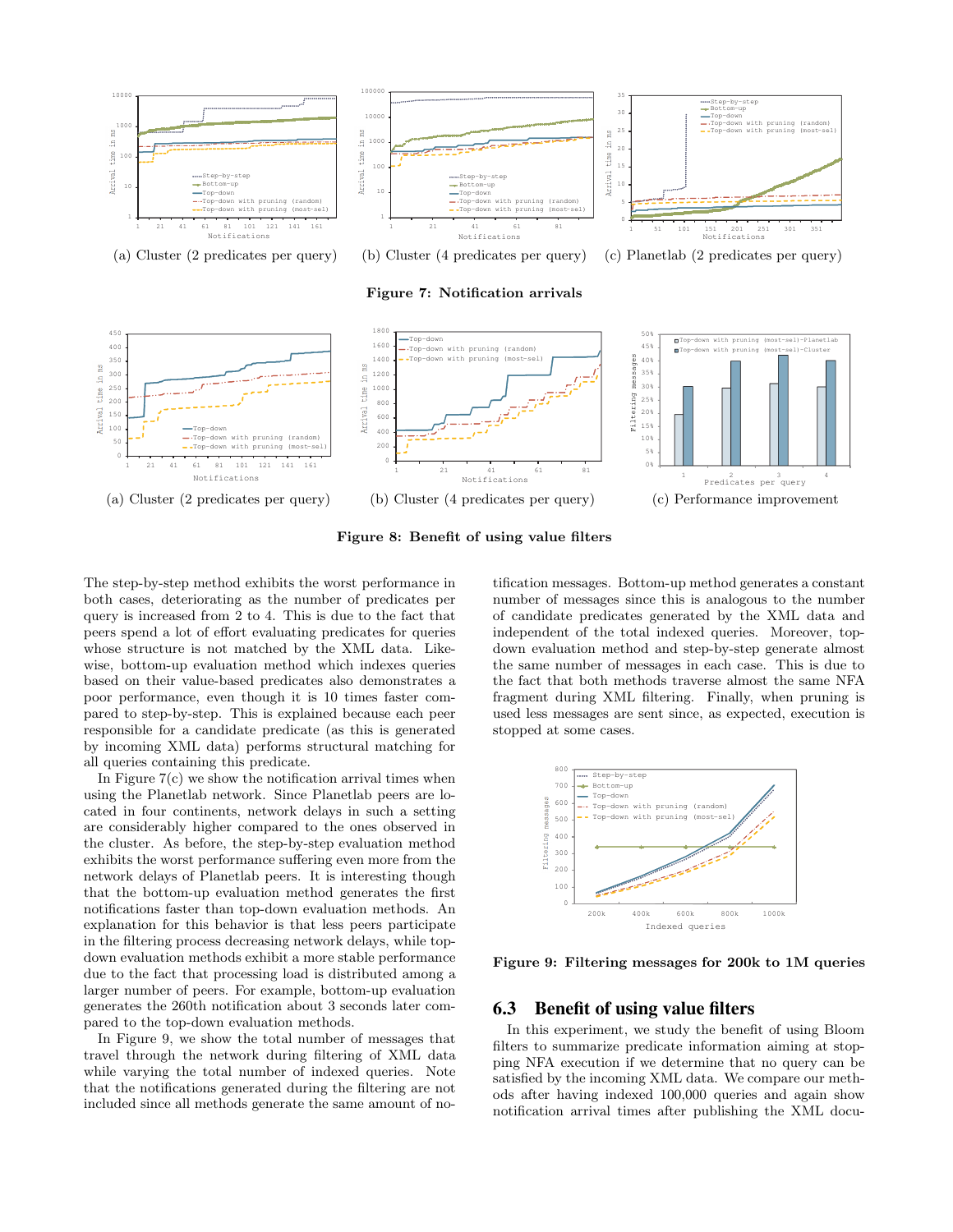ments. The number of predicates per query ranges from 2 to 4. Figures 8(a) and 8(b) show the arrival times for queries involving 2 and 4 predicates respectively. In general, we observe that top-down evaluation demonstrates a better performance when pruning is used, either by exploiting selectivity statistics or not. As queries involve a larger number of predicates, the gain of using Bloom filters increases, resulting in faster arrival times. This is depicted in Figure 8(b) where queries involve 4 predicates and the use of value filters results in a better performance. In addition, the use of selectivity statistics when constructing the value filters results in better arrival times in most cases. We expect that we could further improve its performance with more sophisticated techniques for selectivity estimation but we consider this to be out of the scope of the paper.

Figure 8(c) summarizes how the use of selectivity statistics can result in better performance as we increase the number of predicates per query. We have conducted this experiment in both Planetlab and the cluster. We measure the performance improvement using the formula  $t_{base} - t_{method}$ , where  $t_{method}$  is the filtering time for the method under observation and  $t_{base}$  is the filtering time of the top-down evaluation method without any pruning. As shown in the figure, for queries with one predicate, the use of pruning results in a 20% improvement in Planetlab, while in the cluster, where network delays are minimized, we achieve a 30% improvement. As the number of predicates per query grows, the performance improvement due to the use of pruning over the simple top-down evaluation method increases significantly, reaching a 39% improvement for queries involving 4 predicates. We have experimented with a higher number of predicates using other datasets and the trend observed was similar. However, in most datasets, more predicates result in significantly less notifications, minimizing the potential improvement in performance.

## **6.4 Indexing queries**

We also compared our methods with respect to the time required for query indexing. Let us recall at this point that top-down evaluation which uses pruning needs to maintain and update the value filters, step-by-step method keeps predicate information for each NFA state, while in simple top-down evaluation peers keep predicate indexes associated with the accepting NFA states. In the case where 100,000 queries were indexed in the Planetlab network we can report the following. All the methods exhibit similar performance indexing the set of queries in about 20 seconds. Even when the number of predicates increases, total indexing time remains almost the same due to the fact that many peers participate and share the load. We omit the relevant graph due to space limitations.

## **7. RELATED WORK**

Many approaches exist for XML filtering in a centralized setting like YFilter [14], XTrie [8], XPush [19], Index-Filter [7] and others. Also, many systems have been proposed that deal with XML dissemination in distributed environments [11, 17, 15, 18, 34, 9, 26]. As mentioned previously, systems like XTrie [8] which use automata or other tree-structures for indexing XML path queries, can be efficiently used to identify XML documents which structurally match XPath queries but cannot be used to efficiently perform predicate evaluation.

Works that deal with the evaluation of value-based predicates in a centralized setting include Gupta and Suciu [19], Diao et. al [14] and Kwon et al. [24]. Gupta and Suciu [19] propose to perform predicate evaluation directly with automata by treating predicates as elements. For this purpose, they compute a lazy DFA with the hope that only a small fraction of the DFA states will be constructed during runtime. Diao et al. [14] propose two methods to deal with predicate evaluation in the centralized engine of YFilter. Method Inline processes predicates as soon as the relevant state is reached during NFA execution while Selection-Postponed delays predicate evaluation until after the whole structure of a query is matched. Kwon et al. [24] extend FiST, a centralized filtering engine [23], where queries and data are converted to Prüfer sequences. They propose pFist (predicate enabled FiST) which evaluates queries in a bottom-up fashion, meaning that value-based predicates are checked before the structural matching.

Vagena et al. [35] deal with XML message aggregation and describe the VA-RoXSum structure. VA-RoXSum aggregates structural information of XML data in a compact way, while Bloom filters are used to encode values of rootto-leaf XML data paths. Similarly to YFilter, in each broker queries are indexed using an NFA and value predicates are augmented with the final states of the NFA using Bloom filters. Also, Gong et al. [18] use Bloom filters to summarize path queries and build routing tables for efficiently filtering XML data. Finally, Bloom filters have been used by Koloniari and Pitoura [22] as summaries of XML data to efficiently route path queries in a P2P network.

To the best of our knowledge, the only approach that deals explicitly with the evaluation of value-based predicates in a distributed environment is the recent work by Chand and Felber [10]. The authors describe an XML content-based network, called XNet, which performs filtering using XTrie [8]. Queries are organized in a tree structure (called factorization tree) while aggregation techniques are applied to minimize the size of the routing tables kept by XML routers. Value-based predicates are handled in XNet by associating each tree node with a set of predicates. In addition, the authors consider that the overhead of predicate evaluation depends on the query workload and assume that it is typically very low compared to the cost of structural matching.

With respect to our selectivity estimation techniques, each peer uses the well-known algorithm of reservoir sampling and keeps its own independent sample for computing estimates. However, Pitoura and Triantafillou [29] focus on distributed sampling algorithms on top of DHTs and describe sampling algorithms to estimate peer loads. These algorithms can be easily adapted to obtain better estimates of predicate selectivities by combining the estimates computed by different peers. For instance, using the random walking algorithm described [29], each peer can collect the estimated selectivities from its neighbors and compute better estimates.

## **8. CONCLUSIONS AND FUTURE WORK**

We describe, implement and study the performance of a system which combines both structural and value XML filtering on top of Pastry DHT. Our system performs structural matching using automata and supports several methods, each of which operates in a different fashion, namely top-down, bottom-up and step-by-step, for evaluating predicates. We propose an optimization for one of our methods,